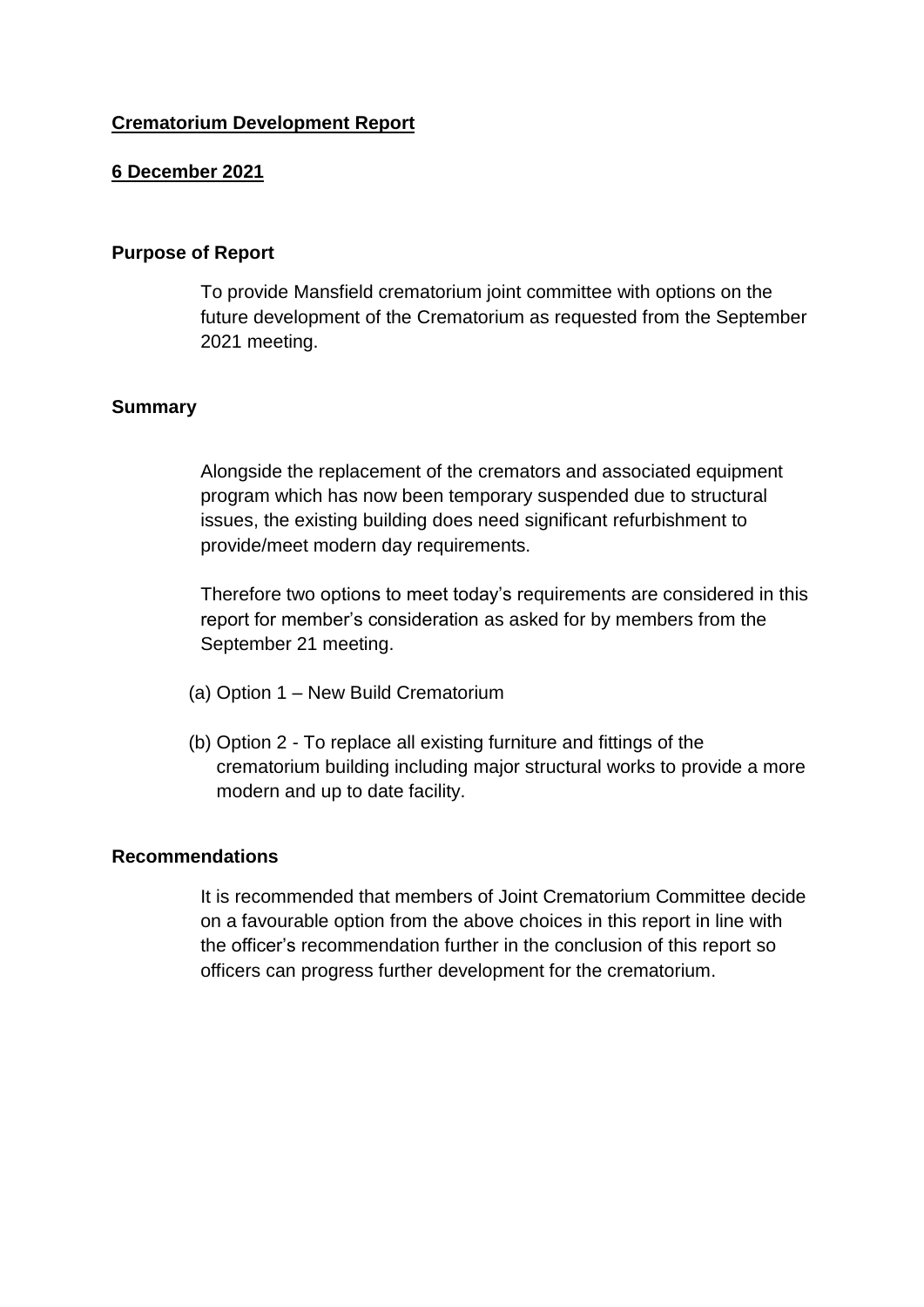### **Option 1 - New Build Crematorium**

When considering a new build crematorium there are many requirements to take in to consideration, including accessibility, location, highways, wildlife, utilities and size, however the main limitation being location as determined by the cremation Act 1902 as per the extract below

*"No crematorium shall be constructed nearer to any dwelling house than 200 yards except with consent in writing of the owner, lessee and occupier of such house, not within 50 yards of any public highway nor in consecrated part of a burial ground."*

The above criteria rules out many areas in Mansfield as new housing and retail developments are taking place.

There is sufficient capacity within the current site to build a new crematorium, this is the area is on the site of the car park extension that has recently being developed.

Utilising this area and a fraction of the woodland would avoid the felling of a considerable number of trees and destruction of wildlife habitat in that area.

Initial estimated cost of a new build crematorium would be in the region of £4m - £5m. This would include the de-commissioning and demolition of the existing crematorium.

This option would allow existing services to be maintained throughout the build without loss of income.

### **Summary of the advantages of a new build crematorium**

- Minimal disruption to existing services
- Contractor control
- Continuation of Revenue during build
- Protection against loss of business
- Current facilities are dated and not competitive with newer sites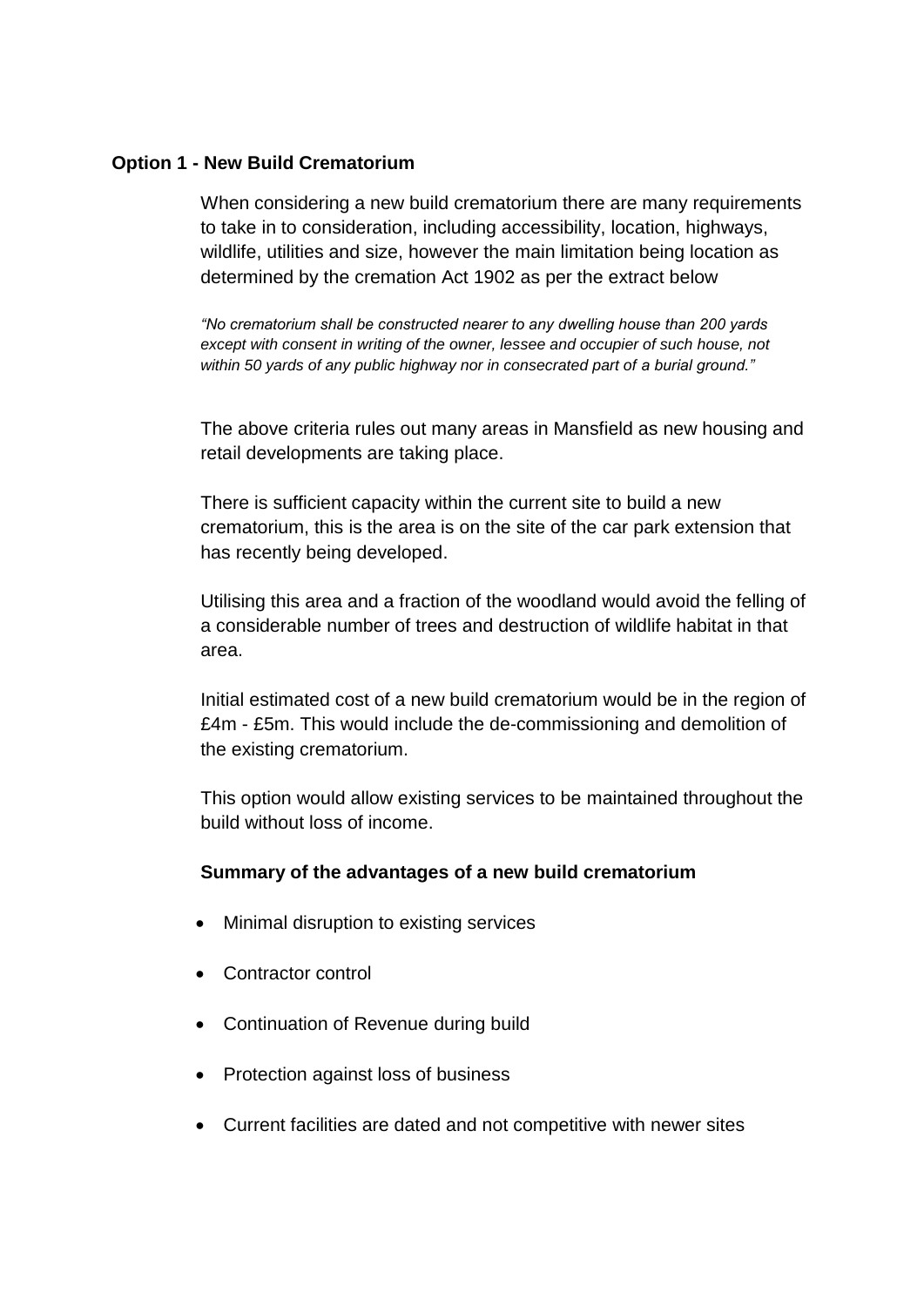• It would ensure that revenue stream is safeguarded for a number of years

# **The disadvantages of a new build**

- Significant expenditure to create new build and demolition of existing site
- Loss of existing woodland habitat

Land can be sourced from other parts of the district in Mansfield or either in Ashfield or Newark and Sherwood. Further investigatory works can be undertaken to do this should this option be considered, bearing in mind that land is already available in Mansfield on the current site which is in the ownership of Mansfield however will require planning permission.

Given the age and condition of the current crematorium and cremators and difficulty in installing abatement equipment it is important that a decision is made as soon as possible to avoid potential unknown costs related to the current facility.

In planning terms the land is within a designated are for the 'Protection of Community Open Spaces and Outdoor Sports Provision' – Policy IN3 in the Local Plan. The use of the existing car park to build the new site would be more beneficial as to minimise impact on woodland, and provide less disturbance to the site. This would also reduce cost as the site is already hard standing.

This states that developments that involve the loss of such open space are required to provide an assessment of need, identifying proposed enhancements and / or replacement facilities as relevant.

# **Estimated New Build Cost**

The outline cost of this option provided in the finance report for members to consider.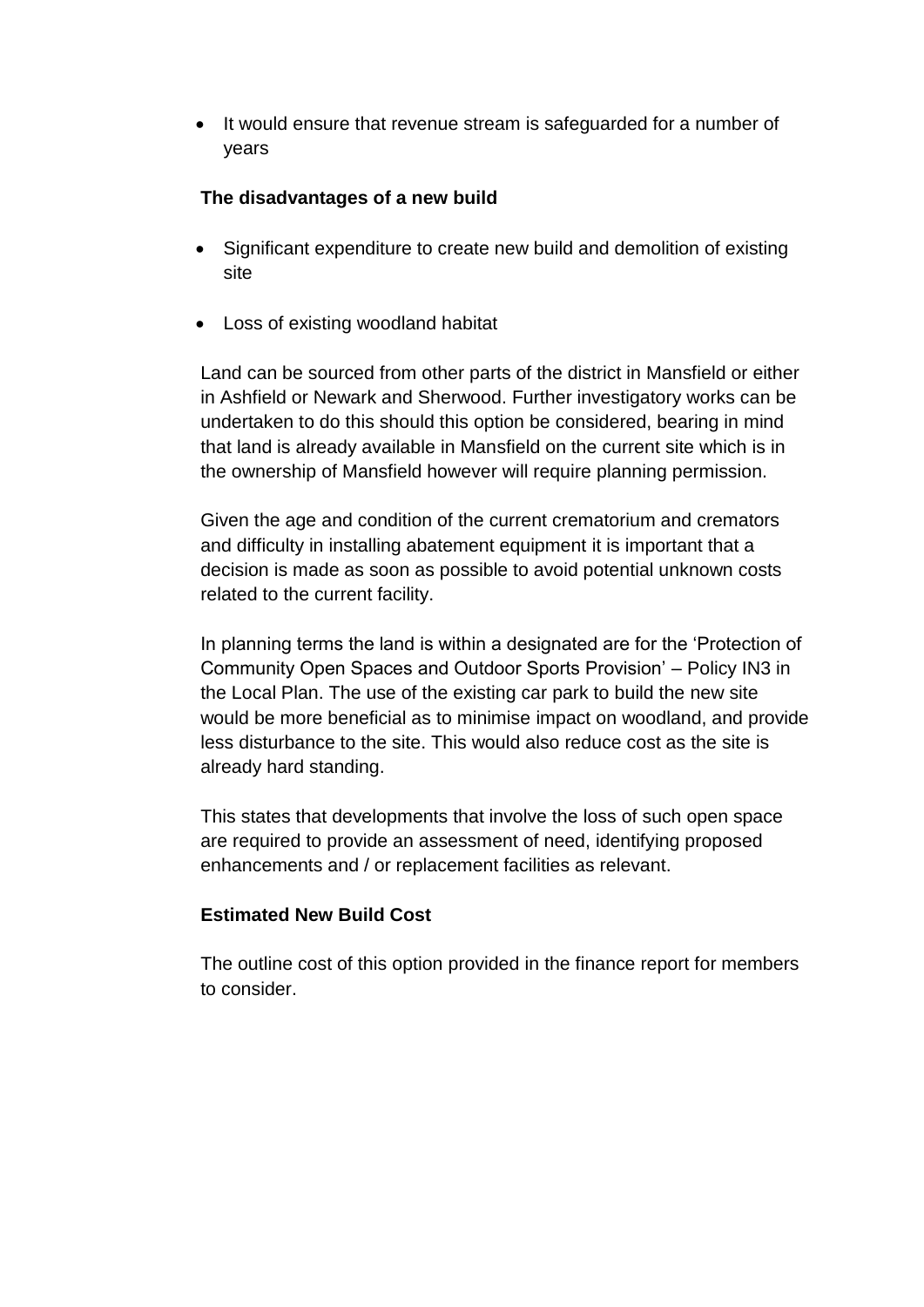| <b>Capital Costs Breakdown</b>                                         |           |
|------------------------------------------------------------------------|-----------|
| Facilitating works estimate                                            | 125,250   |
| Building estimate -1121.33m2                                           |           |
| £3028.00/m2                                                            | 3,395,388 |
| Adjustment for the effect of Covid-19 2.5%                             | 88,016    |
| Project/design team fees 15%                                           | 541,298   |
| Design development risks estimate                                      | 414,995   |
| Allowance for inflation to anticipated tender date (sub total F) 2.44% | 111,339   |
| Total                                                                  | 4,676,286 |

| <b>Revenue Costs</b>                                                    |           |
|-------------------------------------------------------------------------|-----------|
| Minimum Revenue Provision                                               | 4,676,286 |
| Interest over 20 years EIP rate 2.25%                                   | 235,007   |
| Interest over 40 years EIP rate 2.44%                                   | 1,807,065 |
| Maintenance of Cremators 20 years                                       | 1,840,000 |
| Temporary cremator provision £99K for min 6 months x 2                  | 198,000   |
| Penalty Clauses to get out of existing Matthews Contract £300K to £400K | 200,000   |
| Loss of income due to competition/age of MDC Crematorium 3 years 20/21  |           |
| cremation fees were £2,030,545                                          |           |
| Inflationery increase on income for 25 years                            |           |
| Total                                                                   | 8,956,358 |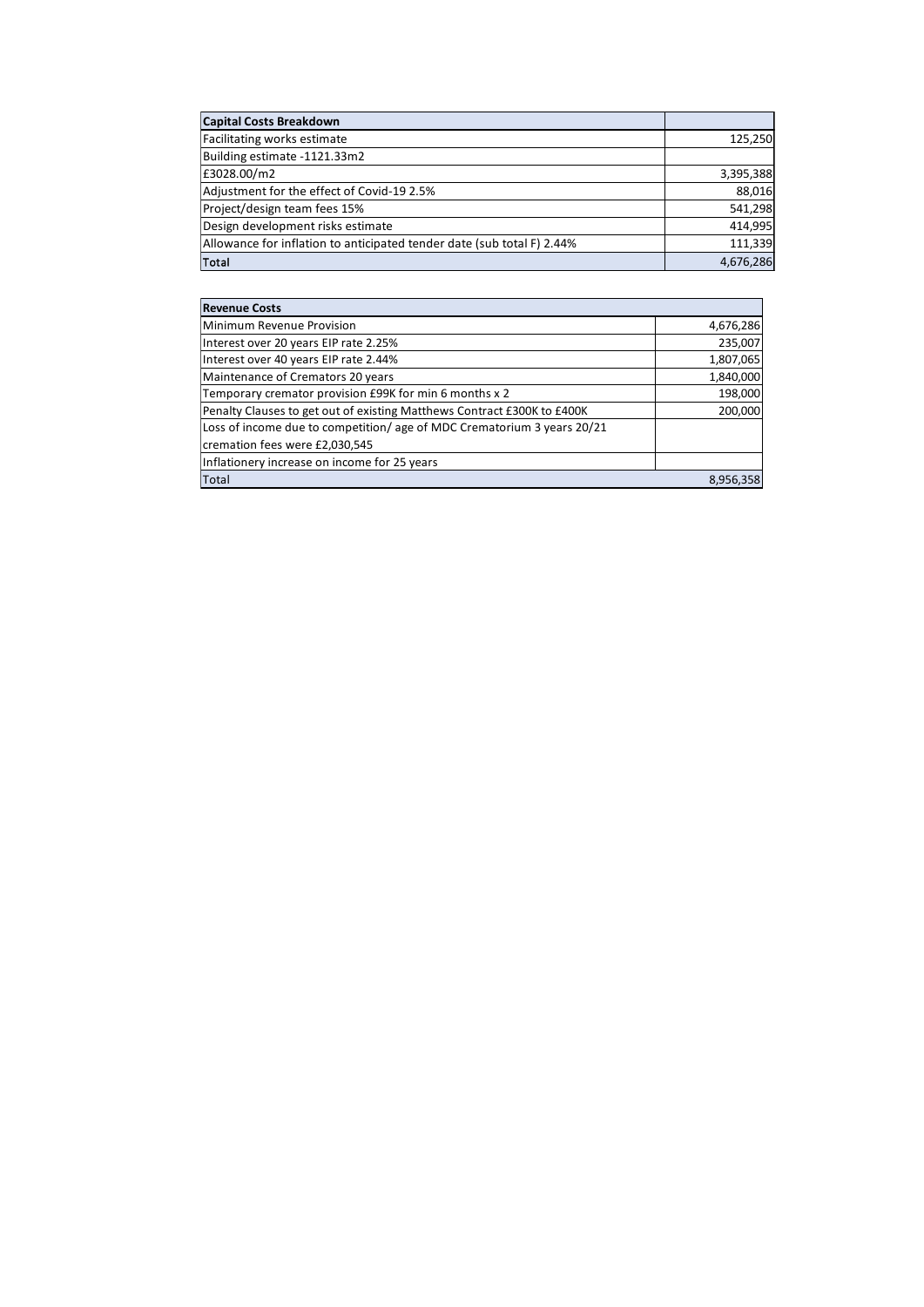## **Option 2 – Refurbish the current Crematorium**

The focus of any redevelopment up to now has been mainly limited to the redesign of inner spaces to provide an improved operational environment for staff and visitors and increase service capacity where possible.

To replace all existing furniture and fittings of the crematorium building including major structural works to provide a more modern and up to date facility

With any refurbishment project of an existing building, compromise on what is achievable or possible will always form part of the design process. With a site such as Mansfield Crematorium there is restrictions on the building which will need a thorough design process to ensure a solution for the local communities and future requirements.

The following are proposals but would require further work to ensure that they are deliverable prior to proceeding. That further work would be intrusive surveys on site which would increase disruption.

The recent issues with contractors regarding the installation of abatement equipment which has been abandoned due to the floor not being able to support the installation is a warning as to the potential pitfalls of hidden costs relating to redevelopment.

This may result in partial or full shutdown of the crematorium.

Each section of refurbishment would be split into different areas therefore allowing a phased approach to the refurbishment of the site. These areas would be

- Thoresby Chapel and associated areas
- Newstead Chapel and associated areas
- Office and associated areas
- Crematory and associated areas

There are options available on how these works could progress which are outlined below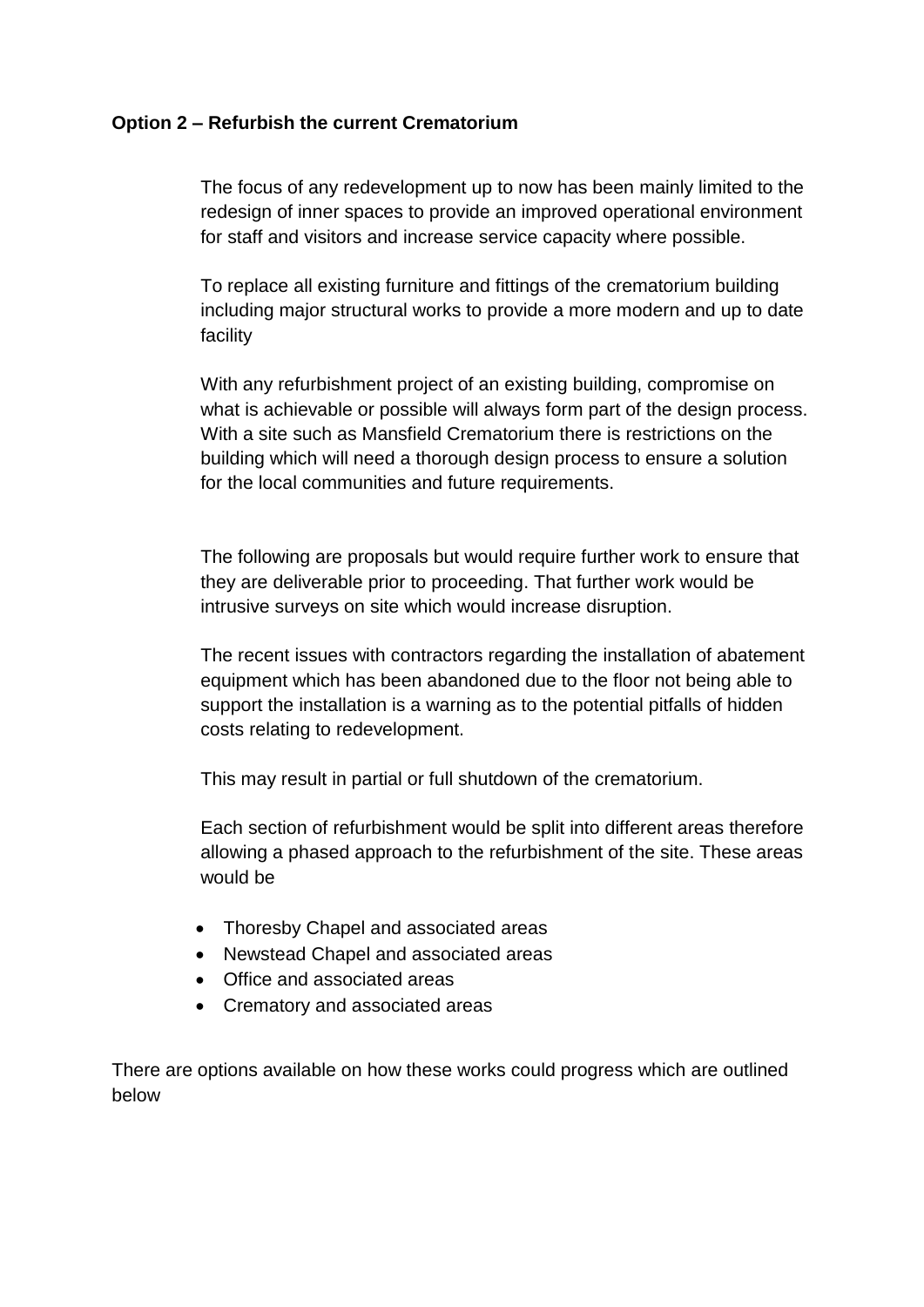## **Phased Approach**

This could be delivered over a phased approach to also minimise the impact on service delivery therefore allowing services to continue throughout however at a reduced rate at times during the work programme.

By phasing elements of work such as noisy elements at weekends and evenings away from service times and at reduced capacity it is estimated that the project would take up to an estimated 18 months.

Throughout this period there would be an estimated loss of income calculated at a % reduction in capacity. Estimated loss of income £735K (based on a 25% reduction of average cremation numbers, equalling a 900 cremations loss over 18 month @ £817 per cremation)

## **The advantages of carrying out a phased approach**

- The continuation of services to the public
- Continuation of revenue
- Protection of business against competitors and future losses.

### **The disadvantages would be**

- Disruption to the public in terms of service reduction
- Noise/Visual impact on building
- Reduction in operational cremators
- Logistically more difficult to manage but not impossible
- Longer delivery period
- Potentially reputational damage to service for distress caused during sensitive time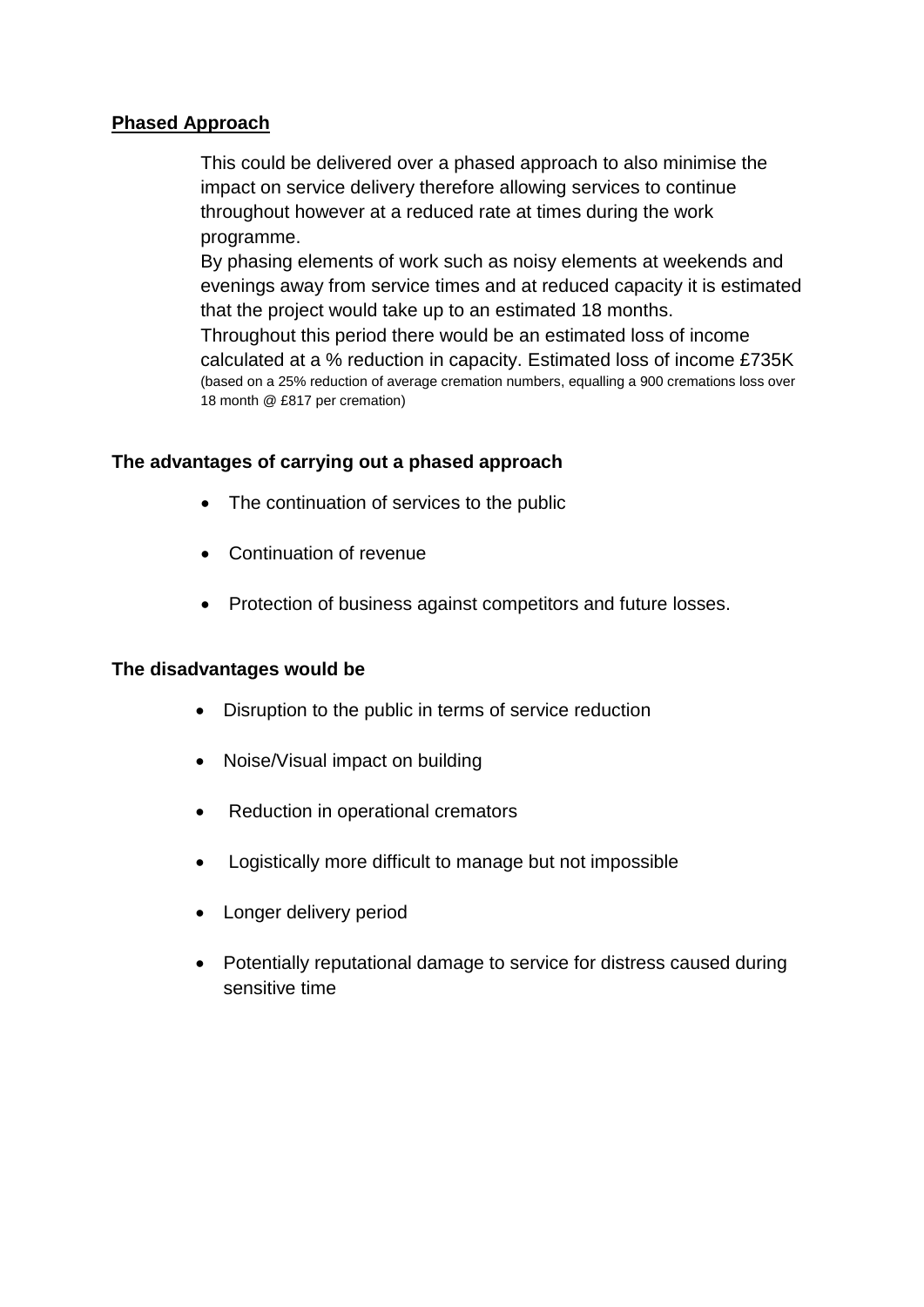# **Full Closure**

Whilst all the existing challenges remain to refurbish the existing building, a full closure would reduce timescales for the work to be carried out down to approximately 9 months. However the income lost would be potentially greater than a phased approach as this would incur 100% loss of income due to a full closure.

The loss of income would be estimated at £1.4m in 9 months (based on 10 cremations per day @ £817 per cremation for 36 weeks)

## **The advantages of a full closure would be**

- Contractor control for quicker delivery of works
- Less restrictions
- Multiple areas of the building can be worked on at once
- Easier to manage
- No potential for disruption

### **The Disadvantages of a full closure**

- Revenue loss for an estimated 9 months
- Potential future business losses to competitors such as Gedling, Wilford Hill, and the new facility at Shirebrook if this comes online.
- Disruption to the public having no local cremation service
- Disruption to visitors of the crematorium.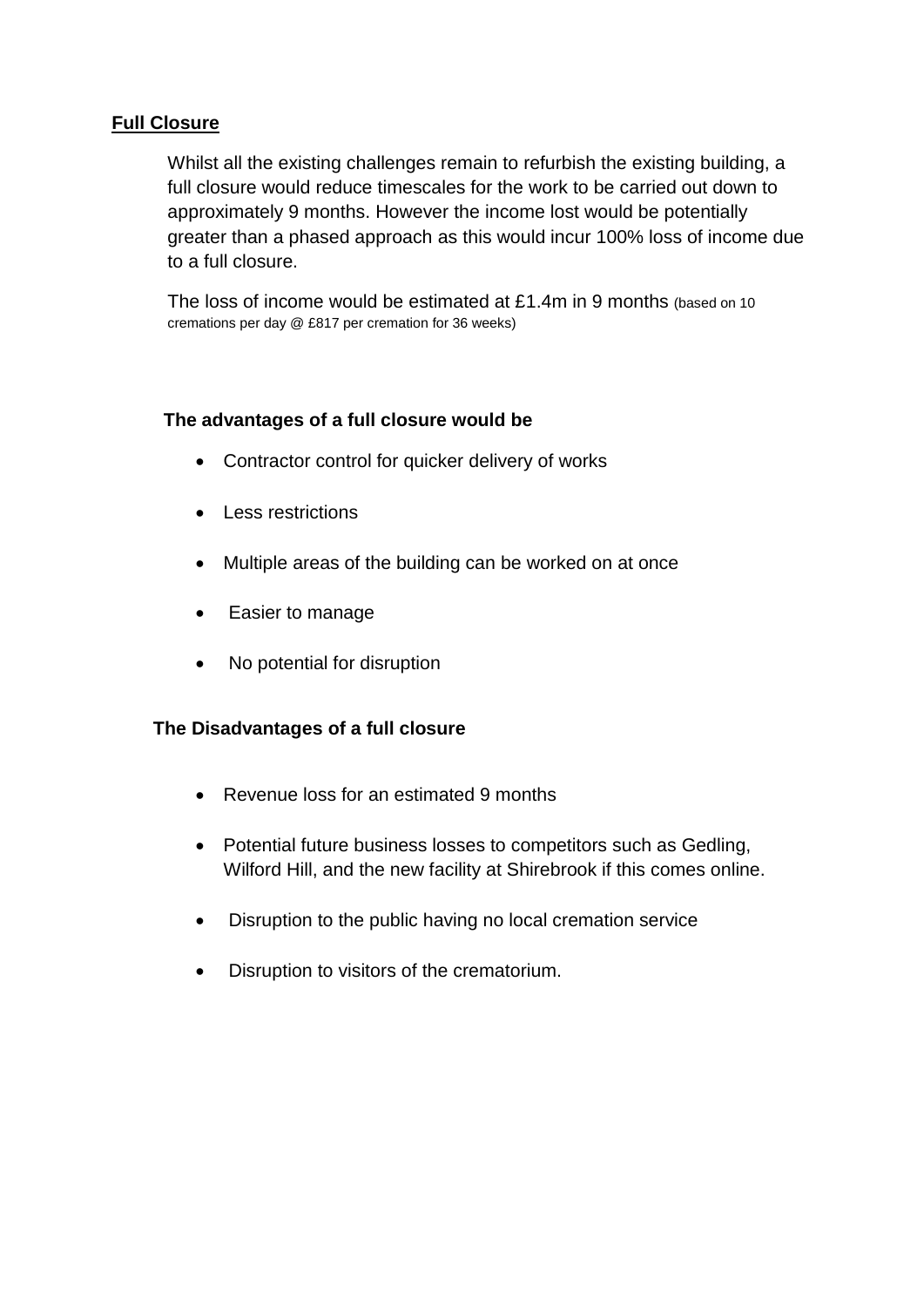# **Estimated Refurbishment Costs**

The costs for refurbishment below are based on partial shutdown

| <b>Capital Costs</b>      | Loans over 20 yrs |
|---------------------------|-------------------|
| Timescale 18 months       |                   |
| Refurbishment of chapels: | 994,209           |
| <b>ICremators</b>         | 1,019,000         |
| <b>Total Capital</b>      | 2,013,209         |

| <b>Revenue Costs</b>                                               |           |
|--------------------------------------------------------------------|-----------|
| Minimum Revenue Provision                                          | 2,013,209 |
| Interest over 20 years EIP rate 2.25%                              | 235,007   |
| Interest over 20 years EIP rate 2.25%                              | 229,289   |
| Maintenance of Cremators 20 years                                  | 1,840,000 |
| Temporary cremator provision £99K for min 6 months x 2             | 198,000   |
| Loss of income due to reduce capacity over 18 months 25% reduction | 735,300   |
| Penalty Clauses to get out of existing Matthews Contract £300K to  |           |
| £400K                                                              | 200,000   |
| Total                                                              | 5,450,805 |

It is expected that the income would return to pre works levels and potentially increase further with having a new facility uplift as clients will be interested in a new look facility

# **Estimate costs for both options**

| <b>Anticipated Costs</b>                 | New Build | Refurbishment |
|------------------------------------------|-----------|---------------|
| Cremator Loan length (years)             | 20        | 20            |
| Building loan life (years)               | 40        | 20            |
|                                          |           |               |
| Capital Cost Cremators (new / exisiting) | 1,019,000 | 1,019,000     |
| Capital Cost Building                    | 3,657,286 | 994,209       |
| Abortive costs                           | 200,000   | 200,000       |
| Revenue costs excluding interest         | 2,038,000 | 2,773,300     |
| Interest costs cremators                 | 235,007   | 235,007       |
| Interest costs buildings                 | 1,807,065 | 229,289       |
| <b>Total Cost to Crem</b>                | 8,956,358 | 5,450,805     |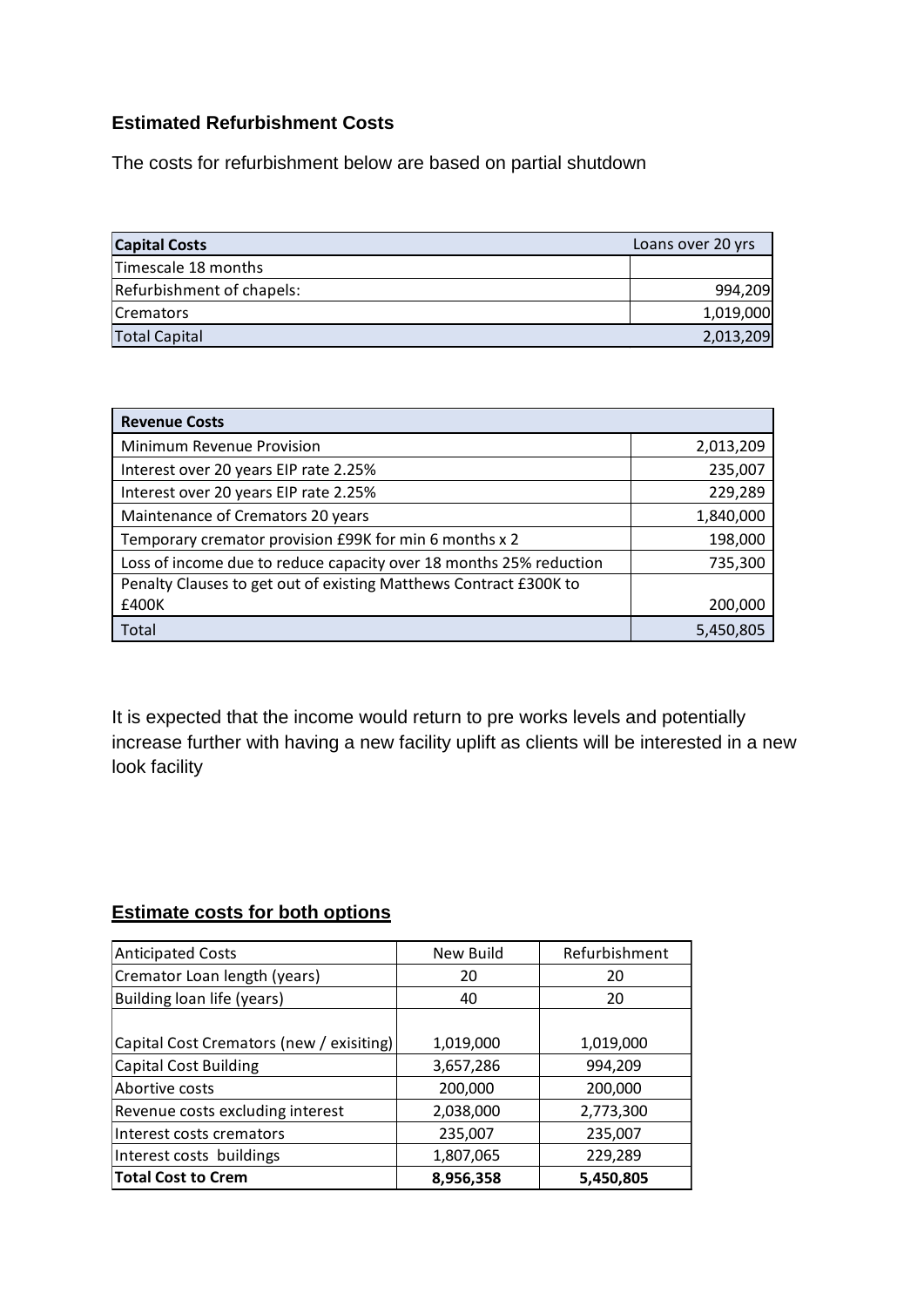One option available is to reduce surpluses, shown below are the effect of 10 and 20% reductions for your consideration.

| 10% reduction in surpluses       |              |              |  |
|----------------------------------|--------------|--------------|--|
| 10% reduction in surpluses Total | $-3,489,800$ | $-1,741,800$ |  |
| cost to MDC 49.48% / annum       | 43,169       | 43,092       |  |
| cost to ADC 44.81% / annum       | 39,094       | 39,025       |  |
| cost to NS 5.71% / annum         | 4,982        | 4,973        |  |
| Cost to Crem reduced by 10%      |              |              |  |
| reduction                        | 5,466,558    | 3,709,005    |  |

| 20% reduction in surpluses       |              |              |  |
|----------------------------------|--------------|--------------|--|
| 20% reduction in surpluses Total | $-6,979,600$ | $-3,483,600$ |  |
| cost to MDC 49.48% / annum       | 86,338       | 86,184       |  |
| cost to ADC 44.81% / annum       | 78,189       | 78,050       |  |
| cost to NS 5.71% / annum         | 9,963        | 9,946        |  |
| Cost to Crem reduced by 20%      |              |              |  |
| reduction                        | 1,976,758    | 1,967,205    |  |

Supporting documents to this report are attached in the following Appendices

- Appendix 1 Order of Cost Estimate New Build
- Appendix 2 Layout Plan
- Appendix 3 Order of Cost Estimate Refurbishment
- Appendix 4 Provisional Schedule of Items

### **Conclusion and Officer Recommendation**

- 1. The two options have been explored which are outlined above in this report for members to consider which approach is best suited for the service and their Authority.
- 2. The most desirable option would be to build a brand new crematorium and demolish the existing site however the expenditure of this venture is significant. With regard to the alternative option of refurbishment there is potentially a significant element of risk associated with this option due to the age of the crematorium and structural issues which resulted in the abandonment of the abatement upgrade.